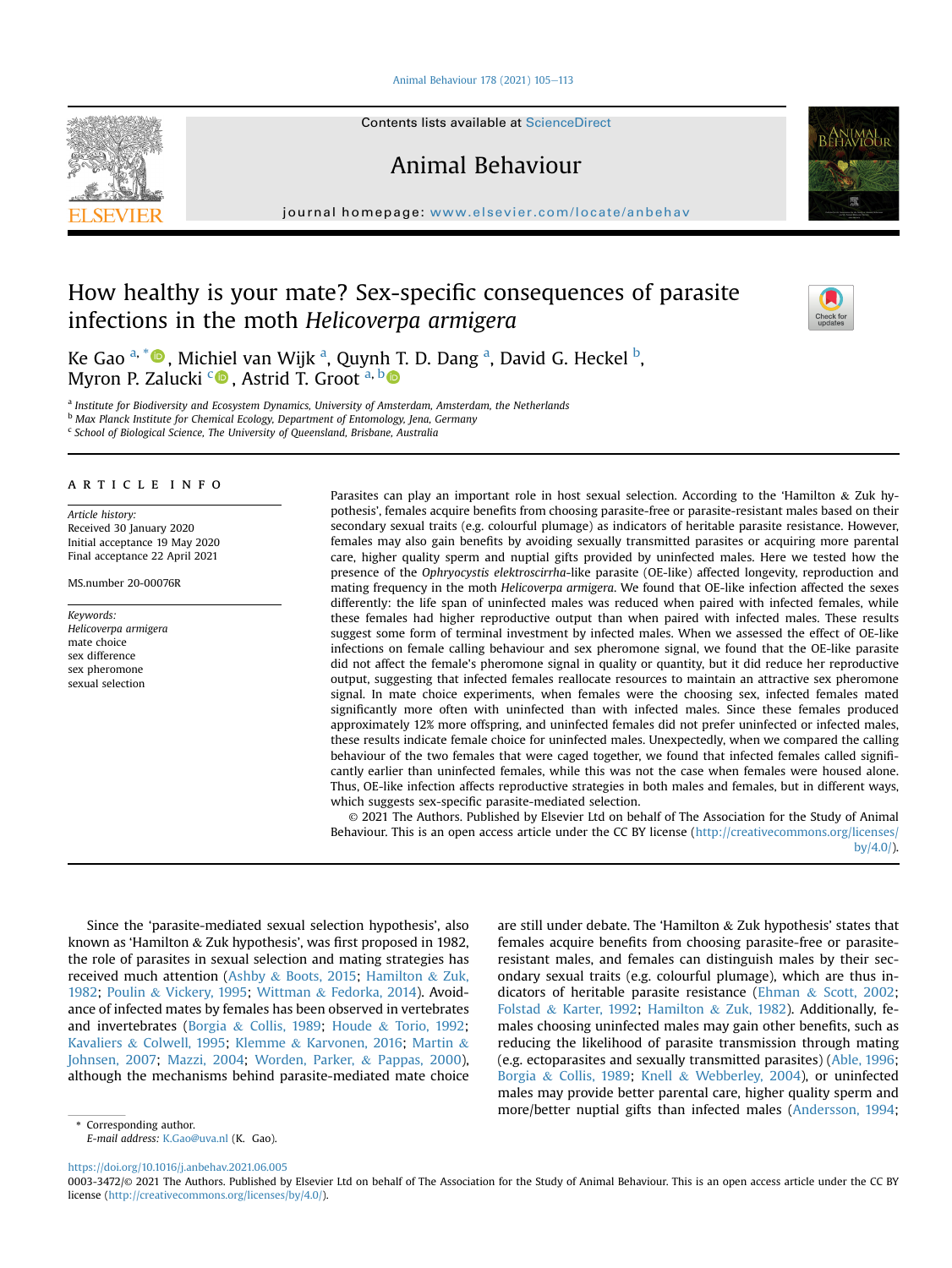[Buzatto, Kotiaho, Assis,](#page-7-12) & [Simmons, 2019;](#page-7-12) [Hamilton, 1990;](#page-7-13) [Worden](#page-8-2) [et al., 2000](#page-8-2)).

Empirical evidence supporting the 'parasite-mediated sexual selection hypothesis' has been reported mostly for birds and fish ([Houde](#page-7-3) & [Torio, 1992](#page-7-3); [Martin](#page-7-6) & [Johnsen, 2007;](#page-7-6) [Mazzi, 2004](#page-7-7); [Read](#page-8-3) & [Weary, 1990;](#page-8-3) [Ryan, 1988](#page-8-4)), where acoustic and visual signals predominate, while chemical signals have hardly been explored ([Johansson](#page-7-14) & [Jones, 2007;](#page-7-14) [Penn](#page-8-5) & [Potts, 1998](#page-8-5)). However, chemical signals are extensively used in mate choice in a variety of taxa ranging from vertebrates to invertebrates [\(Johansson](#page-7-14)  $\&$  [Jones,](#page-7-14) [2007;](#page-7-14) [Symonds](#page-8-6) & [Elgar, 2008\)](#page-8-6). Chemical signals, analogous to the colourful plumage of birds, can be costly to produce and might honestly reveal an individual's health status and parasite load ([Beltran-Bech](#page-7-15) & [Richard, 2014](#page-7-15); [Harari, Zahavi,](#page-7-16) & Thiéry, 2011; [Johansson](#page-7-14) & [Jones, 2007;](#page-7-14) [L](#page-7-17)ó[pez, Amo,](#page-7-17) & [Martín, 2006](#page-7-17)). For example, female mice, Mus musculus, can distinguish the odour of parasitized males from that of unparasitized males, and discriminate against the odour of parasitized males [\(Kavaliers](#page-7-4) & [Colwell,](#page-7-4) [1995](#page-7-4); [Ehman](#page-7-8) & [Scott, 2002](#page-7-8)). In insects, several studies have shown that parasitic infection can change sexual signals and mating behaviours in species such as in crickets, beetles and moths ([Adamo, 2014;](#page-6-1) [Burand, Tan, Kim, Nojima,](#page-7-18) & [Roelofs, 2005;](#page-7-18) [Fedorka](#page-7-19) & [Mousseau, 2007](#page-7-19); [Jenkins, Hunter,](#page-7-20) & [Goenaga, 2011\)](#page-7-20).

In this study, we aimed to assess how parasitic infection affects the sexual signal, mating behaviour and sexual selection in the cotton bollworm, Helicoverpa armigera (Lepidoptera, Noctuidae). This moth is a worldwide pest and has a variety of host plants ([Czepak](#page-7-21) & [Albernaz, 2013;](#page-7-21) [Fitt, 1989](#page-7-22); [Zalucki, Daglish, Firempong,](#page-8-7) & [Twine, 1986\)](#page-8-7). Females and males can mate multiple times over their lifetime, but both sexes only mate once per night [\(Yan et al.,](#page-8-8) [2013](#page-8-8)). In moths, females usually emit species-specific sex pheromones to attract conspecific males from a distance ([Allison](#page-6-2) & [Carde,](#page-6-2) [2016](#page-6-2); [Wyatt, 2003\)](#page-8-9). Moth chemical communication systems are species specific and hypothesized to be under stabilizing selection, as any deviation in the signal or the response may reduce the opportunity of finding conspecific partners [\(Gerhardt](#page-7-23) & [Brooks, 2009](#page-7-23); [Groot et al., 2006](#page-7-24); Löfstedt, 1993). Recently, moth sex pheromones have been suggested to honestly advertise the quality of females, because in some species they seem to be condition dependent and costly to produce and maintain [\(Burand et al., 2005](#page-7-18); [Chemnitz,](#page-7-26) [Jentschke, Ayasse,](#page-7-26) & [Steiger, 2015;](#page-7-26) [Harari et al., 2011\)](#page-7-16).

When moths are exposed to parasitic infection, males and females may differentially allocate resources in a range of traits, including life history, immunity and mating traits [\(Sch](#page-8-10)ä[rer, Rowe,](#page-8-10)  $\&$ [Arnqvist, 2012;](#page-8-10) [Stoehr](#page-8-11) & [Kokko, 2006;](#page-8-11) [Zuk](#page-8-12) & [Stoehr, 2002](#page-8-12)). Males are generally hypothesized to maximize their reproductive effort and thus be more susceptible to infections than females, as males may invest fewer resources in immune defence and more resources in maintaining secondary sexual traits ([Barthel, Staudacher,](#page-7-27) [Schmaltz, Heckel,](#page-7-27) & [Groot, 2015;](#page-7-27) [Gipson](#page-7-28) & [Hall, 2016;](#page-7-28) [Lindsey](#page-7-29) & [Altizer, 2009](#page-7-29); [Stoehr, 2007\)](#page-8-13). In contrast, females may maximize their reproductive success by living longer, so likely invest more in immunity to increase longevity and egg production [\(McKean](#page-7-30)  $\&$ [Nunney, 2005;](#page-7-30) [Rolff, 2002](#page-8-14)). As a result, parasitic infections may affect survival and reproduction differently in males and females ([Ashby](#page-7-0) & [Boots, 2015](#page-7-0); [Lindsey](#page-7-29) & [Altizer, 2009](#page-7-29); [McKean](#page-7-31) & [Nunney,](#page-7-31) [2001\)](#page-7-31).

The neogregarine protozoan Ophryocystis elektroscirrha (OE) is a well-known naturally occurring parasite in monarch butterflies, Danaus plexippus ([McLaughlin](#page-8-15) & [Myers, 1970](#page-8-15)). The OE parasite is mainly transmitted vertically, when infected females scatter spores onto their eggs or milkweed leaves, which are subsequently ingested by caterpillars [\(Altizer, Oberhauser,](#page-7-32) & [Brower, 2000](#page-7-32); [Leong, Kaya, Yoshimura,](#page-7-33) & [Frey, 1992](#page-7-33); [McLaughlin](#page-8-15) & [Myers, 1970\)](#page-8-15). However, the OE parasite can be transmitted paternally or horizontally, that is, through mating or by consumption of sporeinfected food ([Altizer, Oberhauser,](#page-7-34) & [Geurts, 2004;](#page-7-34) [De Roode,](#page-7-35) [Jacobus, Chi, Rarick,](#page-7-35) & [Altizer, 2009\)](#page-7-35). In D. plexippus, OE infections negatively affect host fitness, for example decreasing adult eclosion, life span, mating success, reproduction and flight performance ([Altizer](#page-7-36) & [Oberhauser, 1999](#page-7-36); [Bradley](#page-7-37) & [Altizer, 2005;](#page-7-37) [De Roode](#page-7-35) [et al., 2009\)](#page-7-35).

Recently, we found OE-like parasite spores on H. armigera in Australia and China ([Gao, Muijderman et al., 2020](#page-7-38)). In that study, we concluded that OE and the OE-like parasite are different species, based on genetic differences and the inability to reciprocally infect host species ([Gao, Muijderman et al., 2020](#page-7-38)). The occurrence of OElike infections varied among H. armigera populations, with an infection rate of 19% in Australia and 2% in China. Similar to OEinfected monarch butterflies, OE-like infections in H. armigera can result in up to ca. 22% of adults becoming stuck in their pupal cases or in having crinkled wings ([Gao, Muijderman et al., 2020](#page-7-38)).

Here, we hypothesized that the presence of the OE-like parasite negatively affects the fitness, sexual behaviours and mate choice in H. armigera. We first assessed the effects of OE-like infections on longevity, reproduction and mating frequency in both sexes of H. armigera. We subsequently examined the effect of OE-like infections on female calling behaviour and sex pheromone composition, as well as on male and female mate choice.

## **METHODS**

#### Study Insect and OE-like Parasite

The population of H. armigera originated from laboratory-reared larvae at the school of Biological Sciences, the University of Queensland, Brisbane, Australia, which were originally collected from the field in 2015, and shipped to the Max Planck Institute for Chemical Ecology (MPICE), Jena, Germany in December 2017, after which they were brought to the laboratory at the University of Amsterdam in 2018. At the University of Amsterdam, H. armigera larvae were reared individually on artificial pinto bean diet [\(Burton,](#page-7-39) [1970\)](#page-7-39) in climate chambers at 25 °C, 60% relative humidity (RH) and 14:10 h light:dark with lights off at 1100 hours. We checked pupae daily, sexed newly emerged adults and placed these adults individually into 37 ml plastic cups (Solo, Lake Forest, IL, U.S.A.) containing cotton soaked with 10% sucrose.

To obtain infected moths, we inoculated third-instar larvae of H. armigera with OE-like spore solutions, as described in detail in [Gao, Muijderman et al. \(2020\)](#page-7-38) and summarized here. OE-like parasites were originally harvested on laboratory-reared H. armigera from the University of Queensland in December 2017. To infect the larvae of H. armigera, 1 µl of OE-like spore solution (156  $\pm$  3 SE spores/ $\mu$ l) was pipetted onto a piece of 1 cm<sup>2</sup> artificial diet, onto which a third-instar larva was placed, and this was then put into a 37 ml plastic cup. After consuming the artificial diet, each larva was transferred to cups with normal diet until pupation. We checked pupae daily for eclosion, sexed newly emerged adults and checked them for the presence of OE-like spores in the pupal cases or the abdomens of the adults under a microscope. Adults that showed OE-like spores in the pupal cases or the abdomens were marked as infected and used in the experiments. Uninfected adults used in the experiments originated from the general rearing which was never exposed to the OE-like parasite and was checked for the presence of OE-like infection.

## Longevity and Reproduction

To determine the effects of OE-like infection on longevity, fecundity and fertility of individual moths, we conducted an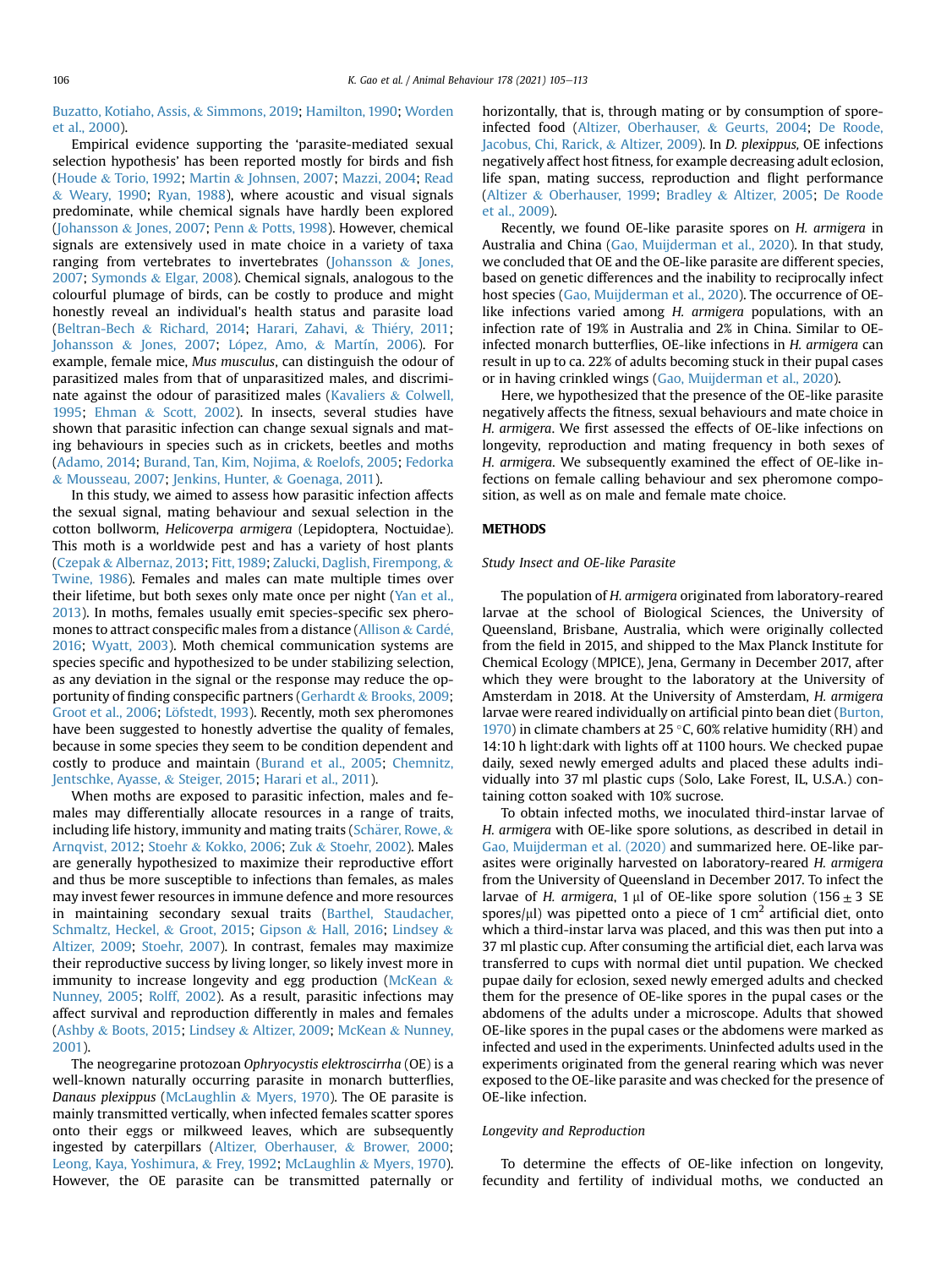experiment with a full-factorial design with respect to the infection status of the moths: we set up four single-pair mating treatments, with each mating pair in a 473 ml plastic beaker (Solo, Lake Forest, IL, U.S.A.) covered with gauze and provided with 10% sugar water: (1) an uninfected female mated with an uninfected male ( $U \times U$ ,  $N = 27$ ; (2) an uninfected female mated with an infected male  $(U \times I, N = 29)$ ; (3) an infected female mated with an uninfected male ( $I \times U$ ,  $N = 25$ ); and (4) an infected female mated with an infected male ( $I \times I$ ,  $N = 24$ ). We used 0- to 3-day-old virgin moths in this experiment and moths were randomly assigned to each treatment.

In all four treatments, we observed matings with the aid of a red light at 30 min intervals, starting at the onset of scotophase. Since matings generally last  $1-3$  h, this interval ensured they were all seen. When the pairs did not mate on the first night, we repeated the observations on successive nights until they mated. We measured longevity, fecundity and fertility of individual moths as follows. After mating, once the pairs had separated (on the same night), males and females were put into different beakers (473 ml) and fed with 10% sugar water every 2 days until death. Eggs were collected daily and placed in separate closed beakers (473 ml). The numbers of hatched and unhatched eggs in each beaker were checked daily and counted under a microscope. We measured fecundity by counting the total number of eggs laid by each female during her life span, and calculated fertility as the total percentage of eggs that hatched.

## Mating Frequency

To evaluate the effect of OE-like parasite infection on mating frequency, one female and one male in four mating combinations as described above were paired for 5 consecutive nights:  $U \times U$  $(N = 32)$ ; U  $\times$  I  $(N = 25)$ ; I  $\times$  U  $(N = 28)$ ; I  $\times$  I  $(N = 33)$ . We dissected the females after 5 nights. The number of successful matings could be determined by counting spermatophores in the bursa copulatrix. We used 0- to 3-day-old virgin moths in this experiment.

## Calling Behaviour

To determine the effect of OE-like infection on female calling behaviour, we observed virgin H. armigera females over 4 consecutive nights. Specifically, when they hatched, we placed uninfected and infected females individually into transparent plastic beakers (473 ml) covered with fine nylon gauze. We provided the moths with cotton soaked in 10% sugar water and observed them under red light at 30 min intervals throughout the scotophase (i.e. between 1100 and 2100 hours). Calling behaviour was obvious as females clearly extruded the pheromone glands from their abdomen. Observations took place in a separate climate chamber, but in the same climatic conditions in which the moths were reared. We observed a total of 31 uninfected females and 36 infected females. In our observation, two infected females on the first, third and fourth nights and one infected female on the second night did not exhibit calling behaviour.

#### Pheromone Composition

To evaluate the effect of OE-like infection on female sex pheromone composition, we dissected the pheromone glands of 5-dayold females (uninfected:  $N = 30$ ; infected:  $N = 32$ ) from the calling experiment at the peak time of calling, i.e.  $7-8$  h into the scotophase. We conducted gland extractions as detailed in [Groot, Claßen,](#page-7-40) [Staudacher, Schal, and Heckel \(2010\)](#page-7-40) and summarized here: we placed glands in conical vials containing a solution of 50  $\mu$ l hexane and 200 ng pentadecane as internal standard and then removed them after 30 min. We analysed all pheromone samples in a HP7890 Gas Chromatograph (GC) with a 7683 automatic injector. The hexane extracts were reduced to  $2 \mu l$  under a gentle stream of  $N_2$ , after which each sample with 1  $\mu$ l octane was injected into the GC. The sex pheromone peaks were identified and integrated based on their retention times, which were compared to a synthetic pheromone blend of H. armigera. This synthetic pheromone blend was injected into the GC before and after 30 samples. We calculated the amount of each pheromone component in the extract relative to the amount of internal standard.

#### Mate Choice

To determine the effect of OE-like infection on mate choice, we conducted two-choice experiments in  $33 \times 33 \times 33$  cm square gauze cages. We placed three adult moths in each cage, one chooser and two potential mates of the opposite sex. For female choice, either an uninfected (in total:  $N = 43$ ) or an infected (in total:  $N = 33$ ) virgin female was released into one cage before the scotophase and given an uninfected and infected male in each cage. The two males in each cage were of the same age and body size and distinguished by randomly clipping a small part of the left or right wing. For male choice, either an uninfected (in total:  $N = 28$ ) or infected (in total:  $N = 37$ ) virgin male was provided with an uninfected and infected female in each cage in the same way as described for female choice. All the moths that were used in the experiment were  $1-6$  days old. In each cage, we provided the moths with cotton soaked in 10% sucrose solution, and we used a red light to observe matings at 30 min intervals throughout the scotophase under the same climate room conditions as used for moth rearing. In male choice, in addition to mating observations, we recorded the calling behaviour of the two females in the cage every 30 min.

#### Statistical Analyses

We performed all statistical analyses in R software version 3.4.1 (R Core Team, 2018). Survival curves between the mating treatments were analysed using a Cox proportional hazards model (package: survival), where the dependent variables were either male or female longevity, and the independent variable was mating treatment. To determine whether the OE-like parasite differentially affected fecundity (i.e. total number of eggs laid) between females in the four mating treatments, a one-way ANOVA was conducted, while fertility (i.e. percentage of eggs hatching) differences between females were analysed with a generalized linear model (GLM) with Poisson error distribution. To compare the effect of mating treatments on longevity, fecundity and fertility, we used a Tukey post hoc test at the 5% probability level for multiple comparisons (package: multcomp). The association between mating frequency and the mating treatments was tested using a pairwise Fisher test and the obtained P values were adjusted using a Holm-Bonferroni correction.

To test the effect of OE-like infection on calling behaviour in uninfected and infected females, we used a generalized linear mixed-effects model (GLMM) with a binomial error distribution (package: lme4), where female calling (coded as 0/1) was the binomial response variable, infection status and time were the fixed effect predictors and individuals were modelled as a random effect. The association between females calling (calling or not calling during the night) and female infection status (infected or not infected) was tested by a chi-square contingency test. Finally, the effect of female infection status on the onset time of calling and duration of calling per night was analysed with a Mann-Whitney  $U$  test.

To assess the effect of OE-like infection on pheromone compositions, the total amounts of pheromone of uninfected and infected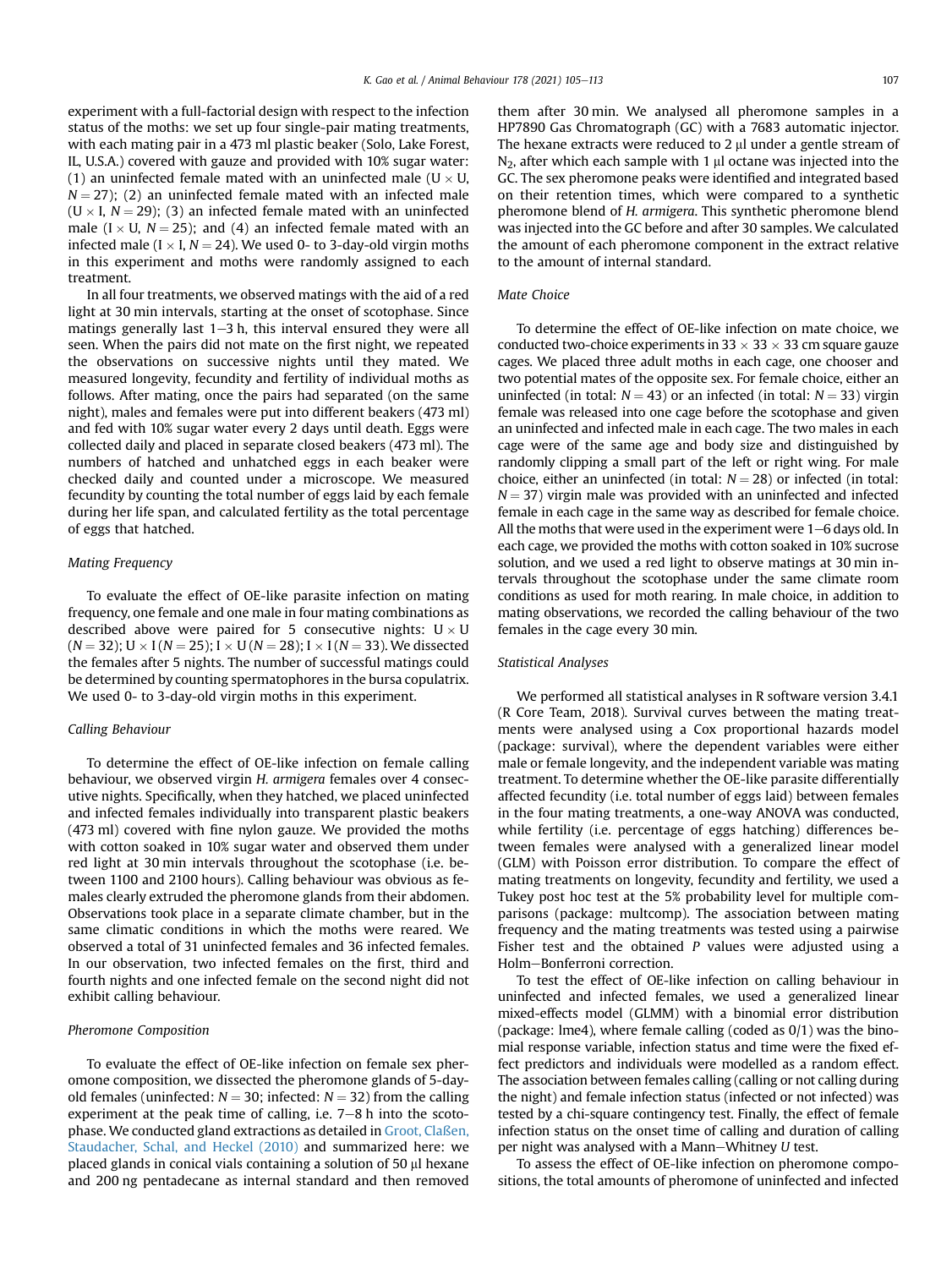females were compared by a Welch's  $t$  test. Subsequently, we conducted a multivariate analysis of variance (MANOVA), wherein the response variable consisted of the relative amounts of the compounds in the female pheromone blend and the explanatory variable was female infection status. The relative amounts of the compounds in the female pheromone blend were first log  $(x+1)$ transformed to normalize the data.

In the male choice experiment each male made a binary choice between two females. One female was chosen and the other was not chosen. Each choice thus reflected relative preference for one female over the other. To model the response variable male choice, we randomly selected one of the two females that he could have chosen to obtain a data set that consisted of unchosen and chosen females (as 0/1) that were either infected or uninfected. This ensured that the sample size was equal to the number of choices that were made. To ensure that the explanatory variable 'onset time of calling' reflected the relative difference between the females, each female obtained a score that reflected this difference. For example, if the uninfected female called 30 min earlier than the infected female, she obtained a score of  $-0.5$  while the female that called later obtained a score of 0.5, resulting in the explanatory variable 'difference in onset time of calling' which was associated with each randomly selected female of each choice pair. So, to model male choice we predicted for one female from each choice pair whether she was mated or not mated as a function of the difference, in the onset time of calling, infection status of the female and infection status of the male. This model was analysed using a GLM with a binominal error distribution. Since we found an effect of onset time of calling in male choice, in a separate analysis we further analysed the difference in the onset time of female calling between uninfected and infected females by using a Welch's t test. Female choice was analysed in a similar way as male choice, i.e. the dependent variable in the GLM was whether the male was chosen, and the independent variables were female infection status and male infection status.

## RESULTS

0

## Longevity and Reproduction

The different mating treatments did not affect longevity in females (Coxph:  $\chi^2$ <sub>3</sub> = 2.8, *P* = 0.43; [Fig. 1a](#page-3-0)) but did in males (Coxph:

0 5 10 15

 $\chi^2$ <sub>3</sub> = 7.9, P = 0.049). Specifically, uninfected males that had mated with infected females had significantly shorter life spans than uninfected males that had mated with uninfected females (Tukey post hoc test:  $P = 0.03$ ; [Fig. 1b](#page-3-0)).

The mating treatments affected fecundity ( $F_3 = 5.1$ ,  $P = 0.003$ ) and fertility  $(F_3 = 33.1, P < 0.0001)$  of females. Specifically, the fecundity of uninfected females was similar when mated with either uninfected or infected males (Tukey post hoc test:  $P = 0.99$ ). However, infected females that had mated with infected males produced significantly fewer eggs than infected females that had mated with uninfected males (Tukey post hoc test:  $P = 0.013$ ; [Fig. 2](#page-4-0)a). The fertility of uninfected females was similar when mated with either uninfected or infected males (Tukey post hoc test:  $P = 0.794$ ). However, the fertility of infected females that had mated with uninfected males was significantly higher than that of infected females that had mated with infected males (Tukey post hoc test:  $P < 0.001$ ; [Fig. 2](#page-4-0)b).

## Mating Frequency

When uninfected males and females were paired for 5 nights, 94% ( $N = 30$  of 32 pairs) of them mated at least once, while 41%  $(N = 13$  of 32 pairs) mated more than three times. In comparison, 84% ( $N = 21$  of 25 pairs) of the uninfected females paired with infected males mated at least once, while  $44\%$  ( $N = 11$  of 25 pairs) mated more than three times; 89% ( $N = 25$  of 28 pairs) of infected females paired with uninfected males mated at least once, while 29% ( $N = 8$  of 28 pairs) mated more than three times; and 73%  $(N = 24$  of 33 pairs) of infected pairs mated at least once, while only 9% ( $N = 3$  of 33 pairs) mated more than three times ([Fig. 2c](#page-4-0)).

When comparing mating frequency between the treatments, the probability of mating for infected pairs was significantly lower than for uninfected pairs (pairwise Fisher test:  $P = 0.046$ ) and for infected females paired with uninfected males (pairwise Fisher test:  $P = 0.003$ ).

#### Female Calling and Pheromone Composition

The calling patterns of uninfected and infected females did not differ over 4 consecutive nights [\(Fig. 3](#page-5-0)a). Specifically, there was no association between the number of females calling per night and the infection status of females during the first ( $\chi^2$ <sub>1</sub> = 1.12,



20 25



<span id="page-3-0"></span>1 NS I×I (*N*=24)  $(a)$ I×U (*N*=25) Survival probability of females Survival probability of females U×I (*N*=29) Survival probability of males 0.8 U×U (*N*=27) 0.6 0.4 0.2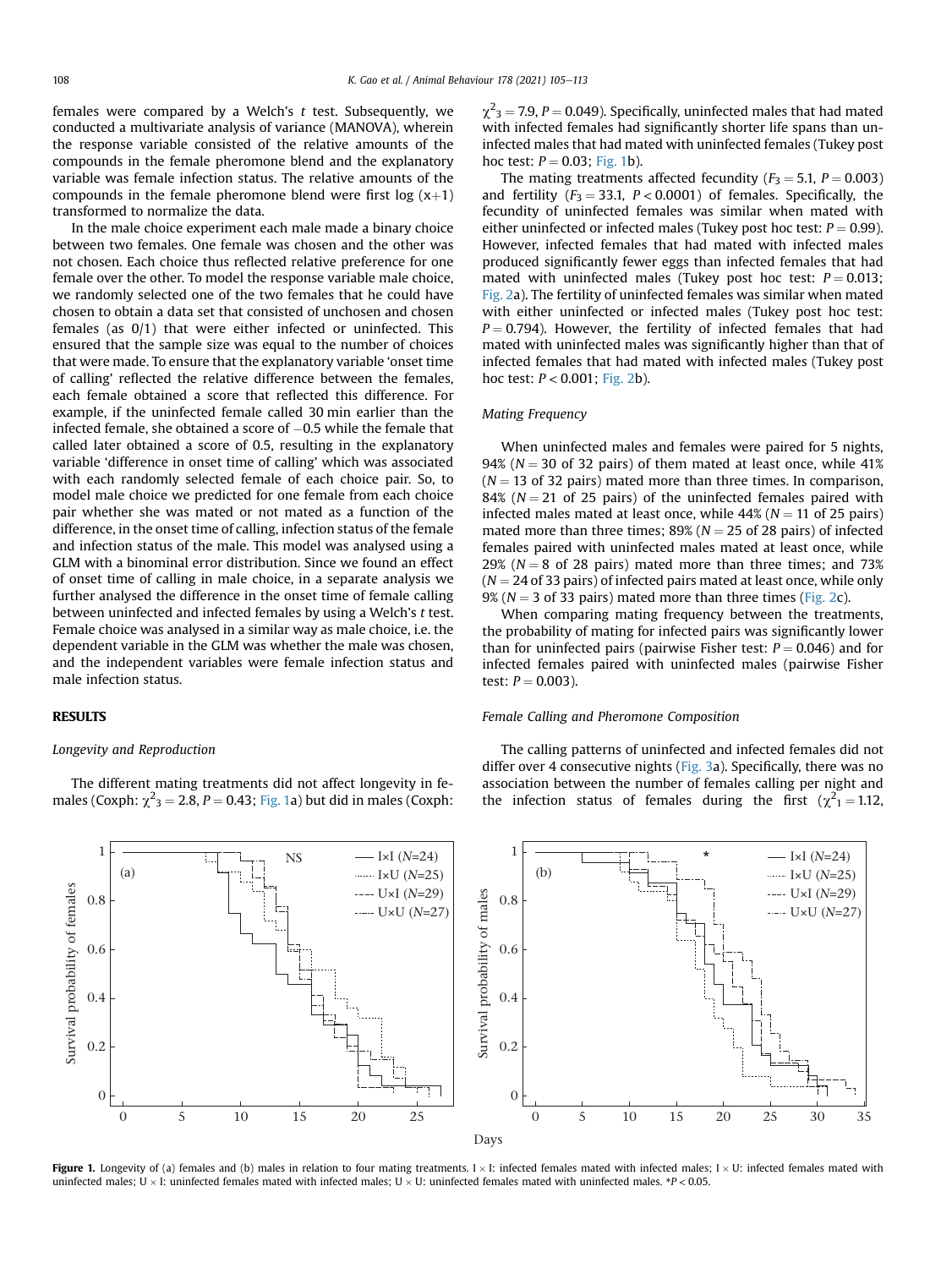<span id="page-4-0"></span>

Figure 2. Effects of OE-like parasite on (a) fecundity, (b) fertility and (c) mating frequencies of H. armigera when paired with the same partner for 5 nights in four mating treatments: I  $\times$  I: infected females mated with infected males; I  $\times$  U: infected females mated with uninfected males; U  $\times$  I: uninfected females mated with infected males; U  $\times$  U: uninfected females mated with uninfected males. Different letters represent significant differences between the treatments.

 $P = 0.291$ , second  $(\chi^2_1 = 0.15, P = 0.697)$ , third  $(\chi^2_1 = 0.03,$  $P = 0.853$ ) and fourth nights ( $\chi^2_1 = 0.76$ ,  $P = 0.382$ ; [Fig. A1a](#page-8-16)). In addition, the onset and duration of calling times were similar between uninfected and infected females over the 4 consecutive nights [\(Fig. A1b, c\)](#page-8-16). Uninfected and infected females also produced similar amounts of pheromone (Welch's t test:  $t_{59.7} = 0.17$ ,  $P = 0.867$ ) as well as similar ratios of pheromone components (MANOVA:  $F_{8,53} = 1.73$ ,  $P = 0.114$ ; [Fig. 3](#page-5-0)b).

## Mate Choice

In the female choice experiment, uninfected females did not mate significantly more with uninfected males than with infected males ( $\chi^2$ <sub>1</sub> = 0.21, *P* = 0.65). However, infected females mated significantly more with uninfected males than with infected males  $(\chi^2_{1} = 8.29, P = 0.004;$  [Fig. 4](#page-6-3)a). In the male choice experiment, male choice was not affected by either male infection status ( $\chi^2$ <sub>1</sub> = 0.24,  $P = 0.63$ ) or female infection status ( $\chi^2_{1} = 0.02$ ,  $P = 0.90$ ). However, when we compared the onset time of calling of the two females that were caged together, we found that this did affect male choice  $(\chi^2_{11} = 6.94, P = 0.008)$  and that infected females called significantly earlier than uninfected females (Welch's t test:  $t_{65.9} = 2.77$ ,  $P = 0.007$ ; [Fig. 4b](#page-6-3) and c).

# **DISCUSSION**

Effects of OE-like infection on H. armigera differed between the sexes, specifically in male longevity and female reproduction. In mate choice experiments, infected females choosing parasite-free males gained fitness benefits, with approximately 12% more offspring (i.e. fertility) compared to when choosing infected males. Male choice was not influenced by female infection status: neither the uninfected nor the infected males mated significantly more with uninfected or infected females. Interestingly, male choice was significantly affected by the difference in the onset time of female calling, and infected females called significantly earlier when housed together with uninfected females. OE-like infections did not affect the calling behaviour or sex pheromone signal of uninfected females, or of infected females held individually.

## Longevity and Reproduction

In our experiments, infections affected longevity and reproduction differently between the sexes and in unexpected ways. Female longevity was unaffected by OE-like infection, while uninfected males that had mated with infected females had significantly shorter life spans compared to uninfected or infected males that had mated with uninfected females. Interestingly, infected females that had mated with uninfected males had higher reproductive output compared to infected females that had mated with infected males. In Lepidoptera, male moths produce spermatophores that may be up to ca. 5% of their body weight [\(Blanco, Rojas, Groot,](#page-7-41) [Morales-Ramos,](#page-7-41) & [Abel, 2009\)](#page-7-41). One explanation for this observation may be that uninfected males show a possible form of terminal investment strategy (e.g. larger spermatophores) when mating with an infected female, so that there is a trade-off between longevity and reproduction for uninfected males when paired with infected females ([Adamo, 1999;](#page-6-4) [Javoi](#page-7-42)s & [Tammaru, 2004](#page-7-42); [Khan](#page-7-43) & [Prasad, 2013](#page-7-43); [Staudacher, Menken,](#page-8-17) & [Groot, 2015](#page-8-17)). Another explanation may be that OE-like parasites manipulate infected females in some way to mate with uninfected males to increase the rate of parasitic transmission and survival ([Lafferty, 1999\)](#page-7-44). As the reproductive output of uninfected females was not affected by the infection status of their mating partners, a male's infection status seems to be inconsequential for females in good condition.

In other species, parasitic infections have been found to reduce the mating opportunities and competitive abilities of males, but not of females [\(De Roode, Gold,](#page-7-45) & [Altizer, 2007;](#page-7-45) [Jaenike, 1988;](#page-7-46) [Thomas](#page-8-18) [et al., 1995](#page-8-18)). However, we found fitness effects for both sexes when both parents were infected, as the mating frequency and reproductive output were lowest in pairs where both partners were infected. This may be because in polygamous species, such as noctuid moths, females as well as males may gain benefits from multiple matings ([Gao, Van Wijk et al., 2020;](#page-7-47) [Scharf, Peter,](#page-8-19) & [Martin, 2013](#page-8-19)). A reduction in mating rates caused by the OE-like parasite may thus decrease not only the male's but also the female's lifetime reproductive output.

#### Sexual Attractiveness

Previous studies indicate that infections may reduce sexual attractiveness, which may be due to a trade-off between sexual signalling and immunocompetence [\(Folstad](#page-7-9) & [Karter, 1992;](#page-7-9) [McKean](#page-7-31) & [Nunney, 2001](#page-7-31); [Peters, Delhey, Denk,](#page-8-20) & [Kempenaers,](#page-8-20) [2004;](#page-8-20) [Verhulst, Dieleman,](#page-8-21) & [Parmentier, 1999\)](#page-8-21). Sex pheromones have been confirmed to be condition-dependent sexual signals in several species, such as in lizards, beetles, flies and moths [\(Barthel](#page-7-27) [et al., 2015;](#page-7-27) [Martín](#page-7-48) & Lópezs, 2010; [Rantala, Kortet, Kotiaho,](#page-8-22) [Vainikka,](#page-8-22) & [Suhonen, 2003](#page-8-22); [Shelly, Edu,](#page-8-23) & [Pahio, 2007;](#page-8-23) [Worden](#page-8-2) [et al., 2000](#page-8-2)). For example, immune challenge by a tapeworm significantly reduced the attractiveness of the male sex pheromone in grain beetles, Tenebrio molitor ([Worden et al., 2000](#page-8-2)). In contrast,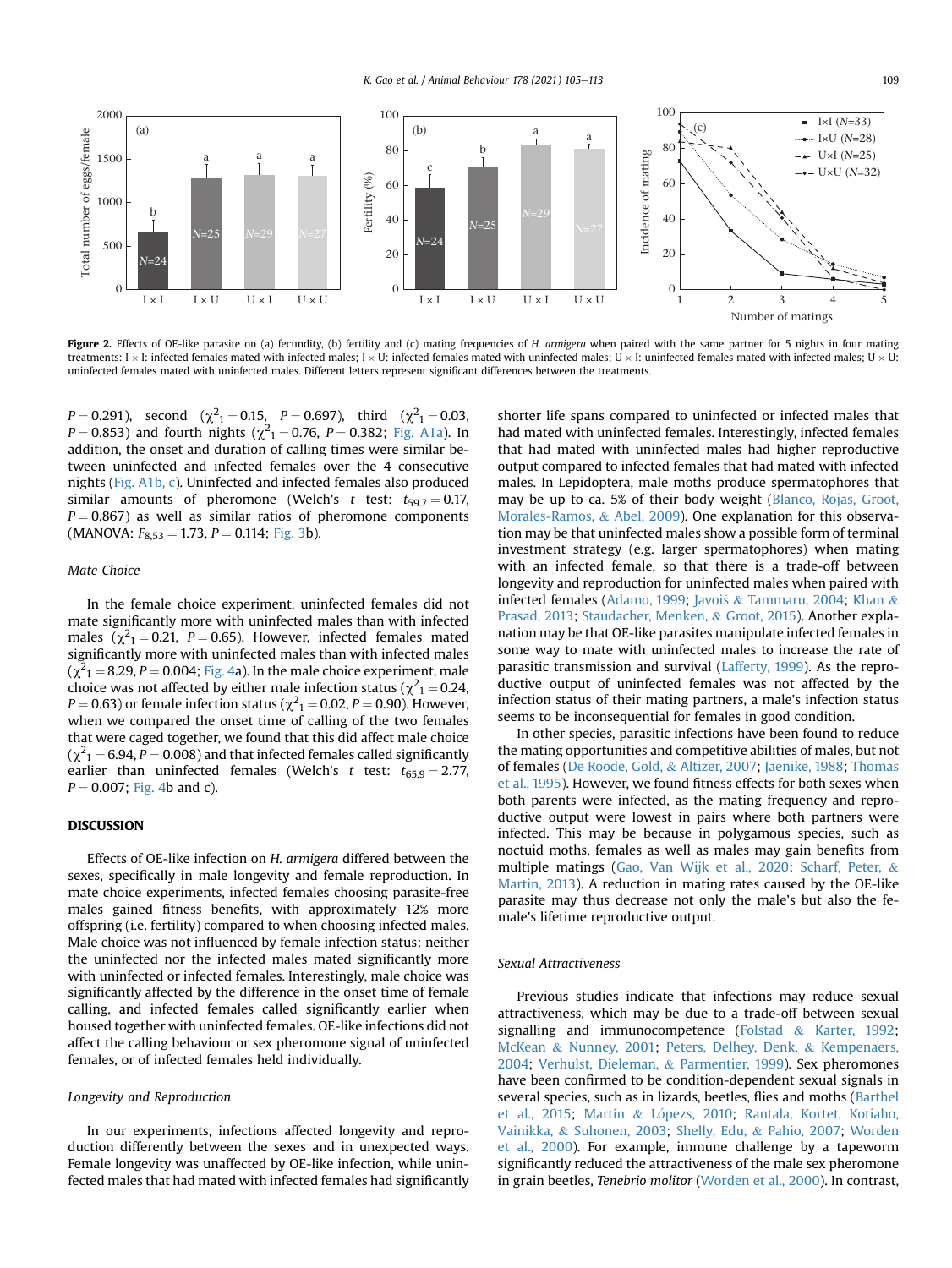<span id="page-5-0"></span>

Figure 3. (a) Calling patterns on 4 consecutive nights and (b) pheromone composition (relative amount of pheromone compounds) of H. armigera females. Insert: total amount of pheromone. Compounds: 14:Ald: tetradecanal; Z9-14:Ald: (Z)-9-tetradecenal; Z11-14:Ald: (Z)-11-tetradecanal; 16:Ald: hexadecanal; Z7-16:Ald: (Z)-7-hexadecenal; Z9-16:Ald: (Z)- 9-hexadecenal; Z11-16:Ald: (Z)-11-hexadecenal; Z11-16:OH: (Z)-11-hexadecenol.

we found that OE-like infection did not affect the female sex pheromone signal in H. armigera. One reason for this may be that OE-like infection of H. armigera has developed too recently to have high costs. However, as OE-like infection did not reduce female longevity, but did reduce female reproductive output, a possible explanation for our results might be that these infected virgin females increased terminal investment in their attractiveness for mating opportunity prior to reproduction ([Kivleniece, Krams,](#page-7-49) [Dauk](#page-7-49)[ste, Krama,](#page-7-49) & [Rantala, 2010;](#page-7-49) [Sadd et al., 2006](#page-8-24)). Animals can adjust their reproductive effort to maximize lifetime reproductive success, as life history theory predicts that organisms should trade current for future reproduction by changing resource allocation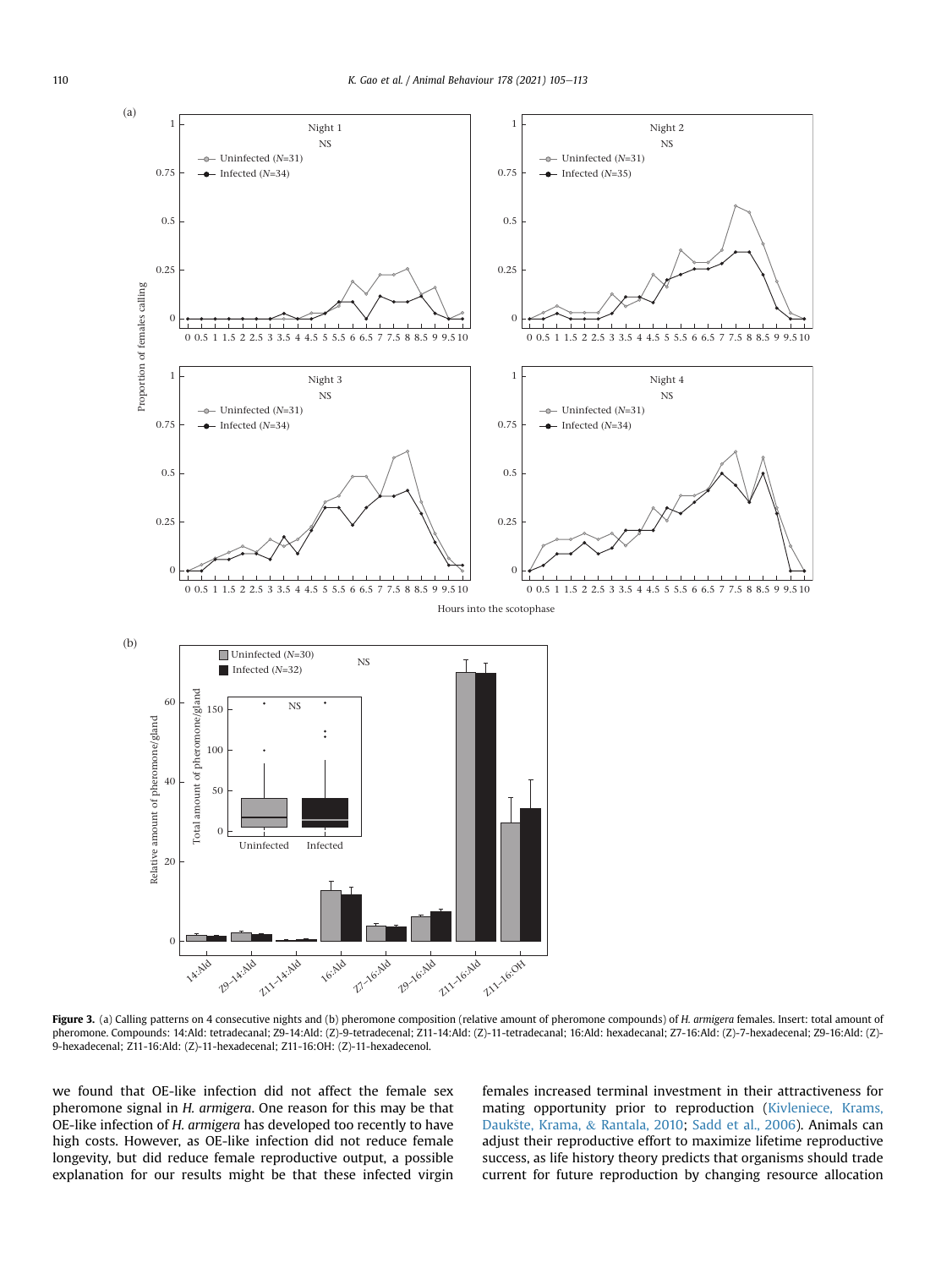<span id="page-6-3"></span>

Figure 4. Effect of OE-like infection on mate choice in H. armigera. (a) Female choice, (b) male choice and (c) average onset time of female calling (+ SE) in the male mate choice experiment.  $*P < 0.01$ .

([Clutton-Brock, 1984;](#page-7-50) [Kokko, 1998;](#page-7-51) [Siefferman](#page-8-25) & [Hill, 2005\)](#page-8-25). To maintain an attractive sex pheromone signal, infected females may reallocate resources that are presumably allocated to other life history traits, such as life expectancy or reproduction ([Johansson](#page-7-14) & [Jones, 2007](#page-7-14); [Steiger](#page-8-26) & Stökl, 2014). Recent studies indeed suggest that moth sex pheromones are costly to maintain ([Foster](#page-7-52)  $\&$ [Johnson, 2011](#page-7-52); [Harari et al., 2011](#page-7-16); [Steiger](#page-8-26) & Stökl, 2014).

## Mate Choice

Infections may affect mate choice, because the chooser's and/or the potentially chosen mate's behaviour may be affected. The fact that we found infected females mating significantly more with uninfected than with infected males when given a choice may be due either to female choice or to uninfected males being more competitive than infected males. In general, in mating systems female choice is difficult to disentangle from the effects of male-male competition [\(Edward](#page-7-53) & [Chapman, 2011](#page-7-53); [Paul, 2002\)](#page-8-27). However, since we found that uninfected females did not show a preference for uninfected or infected males, it seems more likely that our results are due to female choice rather than that males differed in their competitiveness. Additionally, males are less likely to be choosy because their investment in the offspring is usually smaller than the female's investment. Furthermore, our finding that infected females choosing parasite-free males gained benefits, that is, approximately 12% more offspring, compared to infected females that had mated with infected males, is in line with this explanation.

As the reproductive success of infected pairs was significantly smaller than that of all other combinations [\(Fig. 2](#page-4-0)a and b), we expected that infected males would choose uninfected females in the male choice experiment. However, our results indicated that male choice was influenced not by female infection status, but instead by the onset time of female calling. Probably, males cannot discriminate between uninfected and infected females, as their sex pheromone signal did not differ. The fact that infected females called significantly earlier than uninfected females when paired together in the cages, which was not the case when uninfected and infected females were held individually, indicates that females interact with each other and affect each other's behaviour. Previous studies have shown that females alter their calling behaviour based on the presence/absence of conspecifics, most likely to increase their chance of accessing males ([Burand et al.,](#page-7-18) [2005](#page-7-18); [Rehermann, Altesor, McNeil,](#page-8-28) & [Gonz](#page-8-28)á[lez, 2016](#page-8-28); [Yang,](#page-8-29) [Dong,](#page-8-29) & [Chen, 2009\)](#page-8-29). Our results imply that infected females could be able to adjust their mating strategy by calling earlier to increase their mating probability when in competition.

#### Conclusions

We found that the OE-like parasite negatively affected the fitness and reproductive success of its host H. armigera, but that these effects differed for males and females. Based on our results, we hypothesize that uninfected males have a terminal investment strategy and mate with any female to increase their reproductive success. In contrast, infected females seem either to put more effort into mate assessment to avoid mating with infected partners or to advance their onset time of calling to increase their mating opportunities and thus gain more offspring. These adaptive changes could be especially important for polygamous species with intense sexual conflict and competition ([Alonzo](#page-6-5) & [Warner, 2000;](#page-6-5) [Kokko](#page-7-54) & [Jennions, 2014;](#page-7-54) [Lorenzi, Araguas, Bocquet, Picchi,](#page-7-55) & [Ricci-Bonot,](#page-7-55) [2019\)](#page-7-55), such as noctuid moths. Mating strategies may differ between males and females due to sex-specific effects of parasites, potentially leading to sex-specific selection [\(Sharp](#page-8-30) & [Vincent,](#page-8-30) [2015\)](#page-8-30).

#### Acknowledgments

We are grateful to Dennis van Veldhuizen for helping with rearing the insects, and Federica Lotito and Lilian Seip for counting the eggs and larvae during the experiments. This study was supported in part by the National Science Foundation (NSF) grant (IOS-1456973), the Netherlands Organization for Scientific Research, Netherlands (NWO-ALW, 822.01.012 and ALWOP 2015.075), the China Scholarship Council (CSC) scholarship (no. 201506300162) and the Max-Planck-Gesellschaft.

#### <span id="page-6-0"></span>References

<span id="page-6-4"></span>[Able, D. J. \(1996\). The contagion indicator hypothesis for parasite-mediated sexual](http://refhub.elsevier.com/S0003-3472(21)00174-3/sref1) selection. [Proceedings of the National Academy of Sciences, 93](http://refhub.elsevier.com/S0003-3472(21)00174-3/sref1)(5), 2229-[2233.](http://refhub.elsevier.com/S0003-3472(21)00174-3/sref1)

- <span id="page-6-1"></span>[Adamo, S. A. \(1999\). Evidence for adaptive changes in egg laying in crickets exposed](http://refhub.elsevier.com/S0003-3472(21)00174-3/sref2) [to bacteria and parasites.](http://refhub.elsevier.com/S0003-3472(21)00174-3/sref2) Animal Behaviour,  $57(1)$ ,  $117-124$ .
- <span id="page-6-2"></span>[Adamo, S. A. \(2014\). Parasitic aphrodisiacs: Manipulation of the hosts' behavioral](http://refhub.elsevier.com/S0003-3472(21)00174-3/sref3) [defenses by sexually transmitted parasites.](http://refhub.elsevier.com/S0003-3472(21)00174-3/sref3) Integrative and Comparative Biology, 54[\(2\), 159](http://refhub.elsevier.com/S0003-3472(21)00174-3/sref3)-[165](http://refhub.elsevier.com/S0003-3472(21)00174-3/sref3).
- <span id="page-6-5"></span>[Allison, J. D., & Carde](http://refhub.elsevier.com/S0003-3472(21)00174-3/sref4), R. T. (2016). [Pheromone communication in moths: evolution,](http://refhub.elsevier.com/S0003-3472(21)00174-3/sref4) behavior, and application[. Berkeley, CA: University of California Press.](http://refhub.elsevier.com/S0003-3472(21)00174-3/sref4)
- [Alonzo, S. H., & Warner, R. R. \(2000\). Female choice, con](http://refhub.elsevier.com/S0003-3472(21)00174-3/sref5)flict between the sexes and [the evolution of male alternative reproductive behaviours.](http://refhub.elsevier.com/S0003-3472(21)00174-3/sref5) Evolutionary Ecology [Research, 2](http://refhub.elsevier.com/S0003-3472(21)00174-3/sref5)(2), 149-[170.](http://refhub.elsevier.com/S0003-3472(21)00174-3/sref5)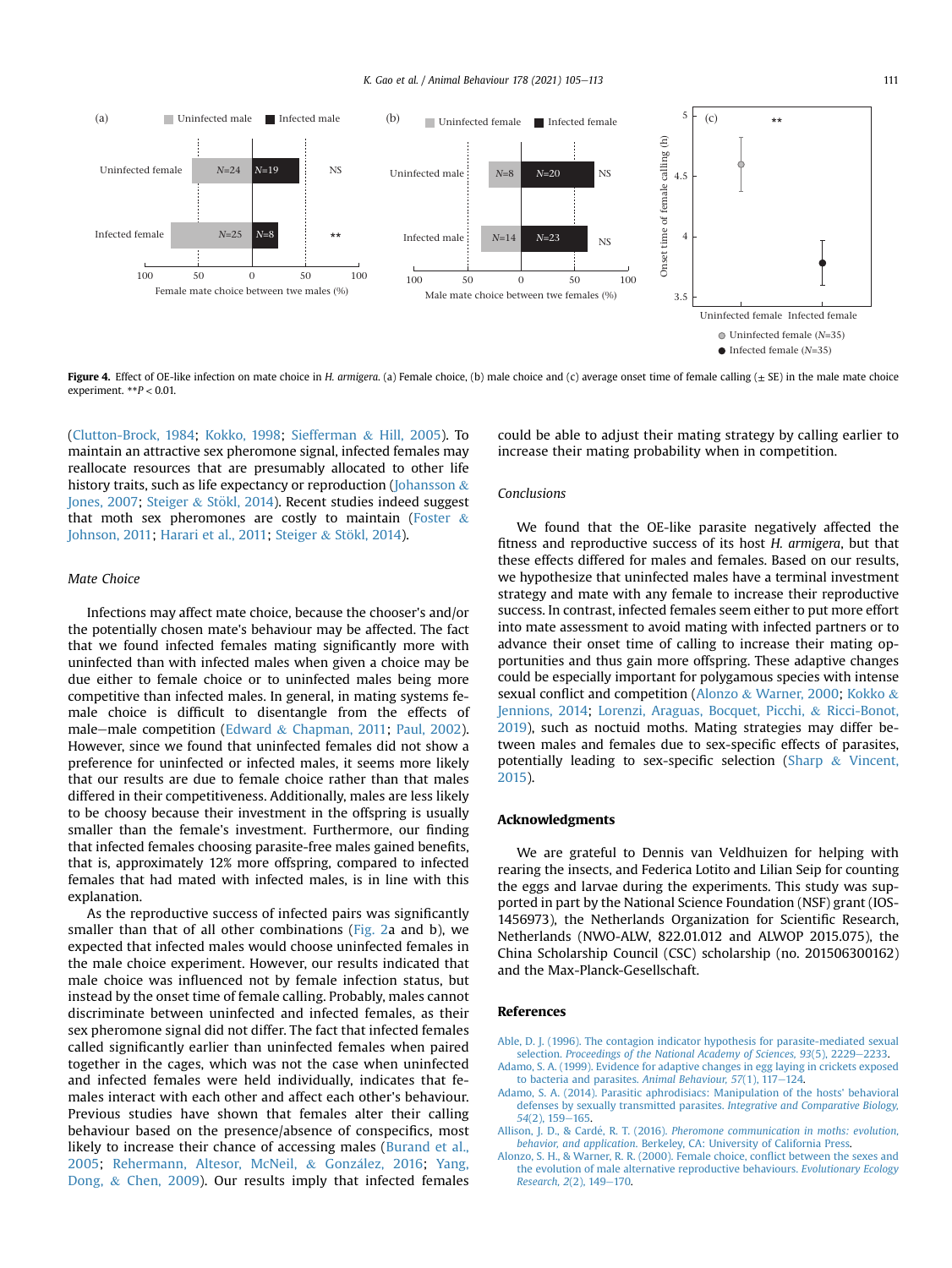- <span id="page-7-36"></span>Altizer, S. M., & Oberhauser, K. S. (1999). Effects of the protozoan parasite Ophryocystis elektroscirrha on the fitness of monarch butterflies (Danaus plexippus). Journal of Invertebrate Pathology, 74(1), 76-88. [https://doi.org/10.1006/](https://doi.org/10.1006/jipa.1999.4853) [jipa.1999.4853](https://doi.org/10.1006/jipa.1999.4853)
- <span id="page-7-32"></span>Altizer, S. M., Oberhauser, K. S., & Brower, L. P. (2000). Associations between host migration and the prevalence of a protozoan parasite in natural populations of adult monarch butterflies. Ecological Entomology, 25(2), 125-139. Retrieved from [http://0-onlinelibrary.wiley.com.libraries.colorado.edu/doi/10.1046/j.](http://0-onlinelibrary.wiley.com.libraries.colorado.edu/doi/10.1046/j.1365-2311.2000.00246.x/full) [1365-2311.2000.00246.x/full](http://0-onlinelibrary.wiley.com.libraries.colorado.edu/doi/10.1046/j.1365-2311.2000.00246.x/full).
- <span id="page-7-34"></span>[Altizer, S. M., Oberhauser, K. S., & Geurts, K. A. \(2004\). Transmission of the proto](http://refhub.elsevier.com/S0003-3472(21)00174-3/sref8)zoan parasite, [Ophryocystis elektroscirrha](http://refhub.elsevier.com/S0003-3472(21)00174-3/sref8), in monarch butterfly populations: [Implications for prevalence and population-level impacts. In K. S. Oberhauser, &](http://refhub.elsevier.com/S0003-3472(21)00174-3/sref8) M. J. Solensky (Eds.), The monarch butterfl[y: biology and conservation](http://refhub.elsevier.com/S0003-3472(21)00174-3/sref8) (pp. [203](http://refhub.elsevier.com/S0003-3472(21)00174-3/sref8)-[218\). Ithaca, NY: Cornell University Press.](http://refhub.elsevier.com/S0003-3472(21)00174-3/sref8)
- <span id="page-7-11"></span><span id="page-7-0"></span>Andersson, M. (1994). Sexual selection[. Princeton, NJ: Princeton University Press.](http://refhub.elsevier.com/S0003-3472(21)00174-3/sref9) Ashby, B., & Boots, M. (2015). Coevolution of parasite virulence and host mating strategies. *Proceedings of the National Academy of Sciences, 112*(43),<br>13290–13295.<https://doi.org/10.1073/pnas.1508397112>
- <span id="page-7-27"></span>Barthel, A., Staudacher, H., Schmaltz, A., Heckel, D. G., & Groot, A. T. (2015). Sexspecific consequences of an induced immune response on reproduction in a moth. BMC Evolutionary Biology, 15(1), 1-12. [https://doi.org/10.1186/s12862-](https://doi.org/10.1186/s12862-015-0562-3) [015-0562-3](https://doi.org/10.1186/s12862-015-0562-3)
- <span id="page-7-15"></span>Beltran-Bech, S., & Richard, F. J. (2014). Impact of infection on mate choice. Animal Behaviour, 90, 159-170. <https://doi.org/10.1016/j.anbehav.2014.01.026>
- <span id="page-7-41"></span>Blanco, C. A., Rojas, M. G., Groot, A. T., Morales-Ramos, J., & Abel, C. A. (2009). Size and chemical composition of Heliothis virescens (Lepidoptera: Noctuidae) spermatophores. Annals of the Entomological Society of America, 102(4), 629e637. <https://doi.org/10.1603/008.102.0407>
- <span id="page-7-2"></span>[Borgia, G., & Collis, K. \(1989\). Female choice for parasite-free male satin bowerbirds](http://refhub.elsevier.com/S0003-3472(21)00174-3/sref14) [and the evolution of bright male plumage.](http://refhub.elsevier.com/S0003-3472(21)00174-3/sref14) Behavioral Ecology and Sociobiology,  $25(6)$ , 445-[453](http://refhub.elsevier.com/S0003-3472(21)00174-3/sref14).
- <span id="page-7-37"></span>Bradley, C. A., & Altizer, S. (2005). Parasites hinder monarch butterfly flight: Implications for disease spread in migratory hosts. Ecology Letters,  $8(3)$ ,  $290-300$ . <https://doi.org/10.1111/j.1461-0248.2005.00722.x>
- <span id="page-7-18"></span>Burand, J. P., Tan, W., Kim, W., Nojima, S., & Roelofs, W. (2005). Infection with the insect virus Hz-2v alters mating behavior and pheromone production in female Helicoverpa zea moths. Journal of Insect Science, 5(1), 1-6. [https://doi.org/](https://doi.org/10.1673/031.005.0601) [10.1673/031.005.0601](https://doi.org/10.1673/031.005.0601)
- <span id="page-7-39"></span>[Burton, R. L. \(1970\). A low-cost arti](http://refhub.elsevier.com/S0003-3472(21)00174-3/sref17)ficial diet for the corn earworm. Journal of [Economic Entomology, 63](http://refhub.elsevier.com/S0003-3472(21)00174-3/sref17)(6), 1969-[1970.](http://refhub.elsevier.com/S0003-3472(21)00174-3/sref17)
- <span id="page-7-12"></span>Buzatto, B. A., Kotiaho, J. S., Assis, L. A. F., & Simmons, L. W. (2019). A link between heritable parasite resistance and mate choice in dung beetles. Behavioral Ecology, 1-6. <https://doi.org/10.1093/beheco/arz089>
- <span id="page-7-26"></span>Chemnitz, J., Jentschke, P. C., Ayasse, M., & Steiger, S. (2015). Beyond species recognition: Somatic state affects long-distance sex pheromone communication. Proceedings of the Royal Society B: Biological Sciences, 282(1812), 1-9. <https://doi.org/10.1098/rspb.2015.0832>
- <span id="page-7-50"></span>[Clutton-Brock, T. H. \(1984\). Reproductive effort and terminal investment in iter-](http://refhub.elsevier.com/S0003-3472(21)00174-3/sref20)oparous animals. [The American Naturalist, 123](http://refhub.elsevier.com/S0003-3472(21)00174-3/sref20)(2), 212-[229](http://refhub.elsevier.com/S0003-3472(21)00174-3/sref20).
- <span id="page-7-21"></span>Czepak, C., & Albernaz, K. C. (2013). First reported occurrence of Helicoverpa armigera in Brazil. Pesquisa Agropecuária Tropical, 43(1), 110-113. [https://doi.org/](https://doi.org/10.1590/S1983-40632013000100015) [10.1590/S1983-40632013000100015](https://doi.org/10.1590/S1983-40632013000100015)
- <span id="page-7-45"></span>De Roode, J. C., Gold, L. R., & Altizer, S. (2007). Virulence determinants in a natural butterfly-parasite system. Parasitology, 134(5), 657-668. [https://doi.org/](https://doi.org/10.1017/S0031182006002009) [10.1017/S0031182006002009](https://doi.org/10.1017/S0031182006002009)
- <span id="page-7-35"></span>De Roode, Jacobus, C., Chi, J., Rarick, R. M., & Altizer, S. (2009). Strength in numbers: High parasite burdens increase transmission of a protozoan parasite of monarch butterflies (Danaus plexippus). Oecologia, 161(1), 67-75. [https://doi.org/10.1007/](https://doi.org/10.1007/s00442-009-1361-6) [s00442-009-1361-6](https://doi.org/10.1007/s00442-009-1361-6)
- <span id="page-7-53"></span>Edward, D. A., & Chapman, T. (2011). Life history variation in male mate choice in Drosophila melanogaster. Animal Behaviour, 86(2), 269-275. [https://doi.org/](https://doi.org/10.1016/j.anbehav.2013.05.014) [10.1016/j.anbehav.2013.05.014](https://doi.org/10.1016/j.anbehav.2013.05.014)
- <span id="page-7-8"></span>Ehman, K. D., & Scott, M. E. (2002). Female mice mate preferentially with nonparasitized males. Parasitology, 125(5), 461-466. [https://doi.org/10.1017/](https://doi.org/10.1017/S003118200200224X) [S003118200200224X](https://doi.org/10.1017/S003118200200224X)
- <span id="page-7-19"></span>Fedorka, K. M., & Mousseau, T. A. (2007). Immune system activation affects male sexual signal and reproductive potential in crickets. Behavioral Ecology, 18(1), 231-235. <https://doi.org/10.1093/beheco/arl067>
- <span id="page-7-22"></span>Fitt, G. P. (1989). The ecology of Heliothis [species in relation to agroecosystems.](http://refhub.elsevier.com/S0003-3472(21)00174-3/sref27) [Annual Review of Entomology, 34](http://refhub.elsevier.com/S0003-3472(21)00174-3/sref27)(1), 17-[52.](http://refhub.elsevier.com/S0003-3472(21)00174-3/sref27)
- <span id="page-7-9"></span>[Folstad, I., & Karter, A. J. \(1992\). Parasites, bright males, and the immunocompe-](http://refhub.elsevier.com/S0003-3472(21)00174-3/sref28)tence handicap. [The American Naturalist, 139](http://refhub.elsevier.com/S0003-3472(21)00174-3/sref28)(3), 603-[622.](http://refhub.elsevier.com/S0003-3472(21)00174-3/sref28)
- <span id="page-7-52"></span>[Foster, S. P., & Johnson, C. P. \(2011\). Signal honesty through differential quantity in](http://refhub.elsevier.com/S0003-3472(21)00174-3/sref29) [the female-produced sex pheromone of the moth](http://refhub.elsevier.com/S0003-3472(21)00174-3/sref29) Heliothis virescens. Journal of [Chemical Ecology, 37](http://refhub.elsevier.com/S0003-3472(21)00174-3/sref29)(7),  $717-723$  $717-723$ .
- <span id="page-7-38"></span>Gao, K., Muijderman, D., Nichols, S., Heckel, D. G., Wang, P., Zalucki, M. P., et al. (2020). Parasite-host specificity: A cross-infection study of the parasite Ophryocystis elektroscirrha. Journal of Invertebrate Pathology, 170, 107328. <https://doi.org/10.1016/j.jip.2020.107328>
- <span id="page-7-47"></span>Gao, K., Van Wijk, M., Clement, Z., Egas, M., Groot, A., Author, U., et al. (2020). A lifehistory perspective on sexual selection in a polygamous species. BMC Evolutionary Biology, 20(53), 1-10. <https://doi.org/10.21203/rs.2.12064/v2>
- <span id="page-7-23"></span>Gerhardt, H. C., & Brooks, R. (2009). Experimental analysis of multivariate female choice in gray treefrogs (Hyla versicolor): Evidence for directional and

stabilizing selection. Evolution,  $63(10)$ ,  $2504-2512$ . [https://doi.org/10.1111/](https://doi.org/10.1111/j.1558-5646.2009.00746.x) [j.1558-5646.2009.00746.x](https://doi.org/10.1111/j.1558-5646.2009.00746.x)

- <span id="page-7-28"></span>Gipson, S. A. Y., & Hall, M. D. (2016). The evolution of sexual dimorphism and its potential impact on host-pathogen coevolution. Evolution, 70(5), 959-968. <https://doi.org/10.1111/evo.12922>
- <span id="page-7-40"></span>Groot, A. T., Claßen, A., Staudacher, H., Schal, C., & Heckel, D. G. (2010). Phenotypic plasticity in sexual communication signal of a noctuid moth. Journal of Evolutionary Biology, 23(12), 2731-2738. <https://doi.org/10.1111/j.1420-9101.2010.02124.x>
- <span id="page-7-24"></span>Groot, A. T., Horovitz, J. L., Hamilton, J., Santangelo, R. G., Schal, C., & Gould, F. (2006). Experimental evidence for interspecific directional selection on moth pheromone communication. Proceedings of the National Academy of Sciences, 103(15), 5858e5863. <https://doi.org/10.1073/pnas.0508609103>
- <span id="page-7-13"></span><span id="page-7-1"></span>[Hamilton, W. D. \(1990\). Mate choice near or far.](http://refhub.elsevier.com/S0003-3472(21)00174-3/sref36) American Zoologist, 30(2), 341–[352](http://refhub.elsevier.com/S0003-3472(21)00174-3/sref36). [Hamilton, W. D., & Zuk, M. \(1982\). Heritable true](http://refhub.elsevier.com/S0003-3472(21)00174-3/sref37) fitness and bright birds: A role for parasites? [Science, 218](http://refhub.elsevier.com/S0003-3472(21)00174-3/sref37)(4570), 384-[387.](http://refhub.elsevier.com/S0003-3472(21)00174-3/sref37)
- <span id="page-7-16"></span>Harari, A. R., Zahavi, T., & Thiery, D. (2011). Fitness cost of pheromone production in signaling female moths. Evolution,  $65(6)$ , 1572-1582. [https://doi.org/10.1111/](https://doi.org/10.1111/j.1558-5646.2011.01252.x) [j.1558-5646.2011.01252.x](https://doi.org/10.1111/j.1558-5646.2011.01252.x)
- <span id="page-7-3"></span>[Houde, A. E., & Torio, A. J. \(1992\). Effect of parasitic infection on male color pattern](http://refhub.elsevier.com/S0003-3472(21)00174-3/sref39) [and female choice in guppies.](http://refhub.elsevier.com/S0003-3472(21)00174-3/sref39) Behavioral Ecology, 3(4), 346-[351.](http://refhub.elsevier.com/S0003-3472(21)00174-3/sref39)
- <span id="page-7-46"></span>[Jaenike, J. \(1988\). Parasitism and male mating success in](http://refhub.elsevier.com/S0003-3472(21)00174-3/sref40) Drosophila testacea. The [American Naturalist, 131](http://refhub.elsevier.com/S0003-3472(21)00174-3/sref40)(5), 774-[780](http://refhub.elsevier.com/S0003-3472(21)00174-3/sref40).
- <span id="page-7-42"></span>Javoiš, J., & Tammaru, T. (2004). Reproductive decisions are sensitive to cues of life expectancy: The case of a moth. Animal Behaviour,  $68(2)$ ,  $249-255$ . [https://](https://doi.org/10.1016/j.anbehav.2003.10.022) [doi.org/10.1016/j.anbehav.2003.10.022](https://doi.org/10.1016/j.anbehav.2003.10.022)
- <span id="page-7-20"></span>Jenkins, D., Hunter, W., & Goenaga, R. (2011). Effects of Invertebrate Iridescent Virus 6 in Phyllophaga vandinei and its potential as a biocontrol delivery system. Journal of Insect Science, 11(44), 1-10. <https://doi.org/10.1673/031.011.0144>
- <span id="page-7-14"></span>Johansson, B. G., & Jones, T. M. (2007). The role of chemical communication in mate choice. Biological Reviews, 82(2), 265-289. [https://doi.org/10.1111/j.1469-](https://doi.org/10.1111/j.1469-185X.2007.00009.x) [185X.2007.00009.x](https://doi.org/10.1111/j.1469-185X.2007.00009.x)
- <span id="page-7-4"></span>[Kavaliers, M., & Colwell, D. D. \(1995\). Discrimination by female mice between the](http://refhub.elsevier.com/S0003-3472(21)00174-3/sref44) [odours of parasitized and non-parasitized males.](http://refhub.elsevier.com/S0003-3472(21)00174-3/sref44) Proceedings of the Royal Society [B: Biological Sciences, 261](http://refhub.elsevier.com/S0003-3472(21)00174-3/sref44)(1360), 31-[35](http://refhub.elsevier.com/S0003-3472(21)00174-3/sref44).
- <span id="page-7-43"></span>[Khan, I., & Prasad, N. G. \(2013\). Male](http://refhub.elsevier.com/S0003-3472(21)00174-3/sref45) Drosophila melanogaster show adaptive mating [bias in response to female infection status.](http://refhub.elsevier.com/S0003-3472(21)00174-3/sref45) Journal of Insect Physiology, 59(10), [1017](http://refhub.elsevier.com/S0003-3472(21)00174-3/sref45)-[1023](http://refhub.elsevier.com/S0003-3472(21)00174-3/sref45)
- <span id="page-7-49"></span>Kivleniece, I., Krams, I., Daukste, J., Krama, T., & Rantala, M. J. (2010). Sexual attractiveness of immune-challenged male mealworm beetles suggests terminal investment in reproduction. Animal Behaviour, 80(6), 1015-1021. [https://](https://doi.org/10.1016/j.anbehav.2010.09.004) [doi.org/10.1016/j.anbehav.2010.09.004](https://doi.org/10.1016/j.anbehav.2010.09.004)
- <span id="page-7-5"></span>[Klemme, I., & Karvonen, A. \(2016\). Learned parasite avoidance is driven by host](http://refhub.elsevier.com/S0003-3472(21)00174-3/sref47) [personality and resistance to infection in a](http://refhub.elsevier.com/S0003-3472(21)00174-3/sref47) fish-[trematode interaction.](http://refhub.elsevier.com/S0003-3472(21)00174-3/sref47) Pro[ceedings of the Royal Society B: Biological Sciences, 283](http://refhub.elsevier.com/S0003-3472(21)00174-3/sref47)(1838), 20161148.
- <span id="page-7-10"></span>[Knell, R. J., & Webberley, K. M. \(2004\). Sexually transmitted diseases of insects:](http://refhub.elsevier.com/S0003-3472(21)00174-3/sref48) [Distribution, evolution, ecology and host behaviour.](http://refhub.elsevier.com/S0003-3472(21)00174-3/sref48) Biological Reviews, 79(3), [557](http://refhub.elsevier.com/S0003-3472(21)00174-3/sref48)-[581. Retrieved from https://doi.wiley.com/10.1017/S1464793103006365%](http://refhub.elsevier.com/S0003-3472(21)00174-3/sref48) [5Cnpapers3://publication/doi/10.1017/S1464793103006365](http://refhub.elsevier.com/S0003-3472(21)00174-3/sref48).
- <span id="page-7-51"></span>[Kokko, H. \(1998\). Good genes, old age and life-history trade-offs.](http://refhub.elsevier.com/S0003-3472(21)00174-3/sref49) Evolutionary [Ecology, 12](http://refhub.elsevier.com/S0003-3472(21)00174-3/sref49)(6), 739-[750.](http://refhub.elsevier.com/S0003-3472(21)00174-3/sref49)
- <span id="page-7-54"></span>Kokko, H., & Jennions, M. D. (2014). The relationship between sexual selection and sexual conflict. Cold Spring Harbor Perspectives in Biology, 6(9), 1-13. [https://](https://doi.org/10.1101/cshperspect.a017517) [doi.org/10.1101/cshperspect.a017517](https://doi.org/10.1101/cshperspect.a017517)
- <span id="page-7-44"></span>[Lafferty, K. D. \(1999\). The evolution of trophic transmission.](http://refhub.elsevier.com/S0003-3472(21)00174-3/sref51) Parasitology Today,  $15(3)$ ,  $111-115$  $111-115$ .
- <span id="page-7-33"></span>Leong, K. L., Kaya, H. K., Yoshimura, M. A., & Frey, D. F. (1992). The occurrence and effect of a protozoan parasite, Ophryocystis elektroscirrha (Neogregarinida: Ophryocystidae) on overwintering monarch butterflies, Danaus plexippus (Lepidoptera: Danaidae) from two California winter sites. Ecological Entomology, 17(4), 338-342. <https://doi.org/10.1111/j.1365-2311.1992.tb01067.x>
- <span id="page-7-29"></span>Lindsey, E., & Altizer, S. (2009). Sex differences in immune defenses and response to parasitism in monarch butterflies. Evolutionary Ecology, 23(4), 607-620. [https://](https://doi.org/10.1007/s10682-008-9258-0) [doi.org/10.1007/s10682-008-9258-0](https://doi.org/10.1007/s10682-008-9258-0)
- <span id="page-7-25"></span>[L](http://refhub.elsevier.com/S0003-3472(21)00174-3/sref54)ö[fstedt, C. \(1993\). Moth pheromone genetics and evolution.](http://refhub.elsevier.com/S0003-3472(21)00174-3/sref54) Philosophical Trans[actions of the Royal Society B: Biological Sciences, 340](http://refhub.elsevier.com/S0003-3472(21)00174-3/sref54)(1292), 167-[177.](http://refhub.elsevier.com/S0003-3472(21)00174-3/sref54)
- <span id="page-7-17"></span>López, P., Amo, L., & Martín, J. (2006). Reliable signaling by chemical cues of male traits and health state in male lizards, Lacerta monticola. Journal of Chemical Ecology, 32(2), 473-488. <https://doi.org/10.1007/s10886-005-9012-9>
- <span id="page-7-55"></span>Lorenzi, M. C., Araguas, A., Bocquet, C., Picchi, L., & Ricci-Bonot, C. (2019). Does mating negatively affect female immune defences in insects? Animal Biology, 69(1), 47-62. <https://doi.org/10.1163/15707563-00001050>
- <span id="page-7-6"></span>Martin, C. H., & Johnsen, S. (2007). A field test of the Hamilton-Zuk hypothesis in the Trinidadian guppy (Poecilia reticulata). Behavioral Ecology and Sociobiology, 61(12), 1897-1909. <https://doi.org/10.1007/s00265-007-0430-2>
- <span id="page-7-48"></span>Martín, J., & Lópezs, P. (2010). Condition-dependent pheromone signaling by male rock lizards: More oily scents are more attractive. Chemical Senses, 35(4), 253e262. <https://doi.org/10.1093/chemse/bjq009>
- <span id="page-7-7"></span>Mazzi, D. (2004). Parasites make male pipefish careless. Journal of Evolutionary Biology, 17(3), 519-527. <https://doi.org/10.1111/j.1420-9101.2004.00704.x>
- <span id="page-7-31"></span>McKean, K. A., & Nunney, L. (2001). Increased sexual activity reduces male immune function in Drosophila melanogaster. Proceedings of the National Academy of Sciences, 98(14), 7904-7909. <https://doi.org/10.1073/pnas.131216398>
- <span id="page-7-30"></span>McKean, K. A., & Nunney, L. (2005). Bateman's principle and immunity: Phenotypically plastic reproductive strategies predict changes in immunological sex differences. Evolution, 59(7), 1510-1517. <https://doi.org/10.1554/04-657>